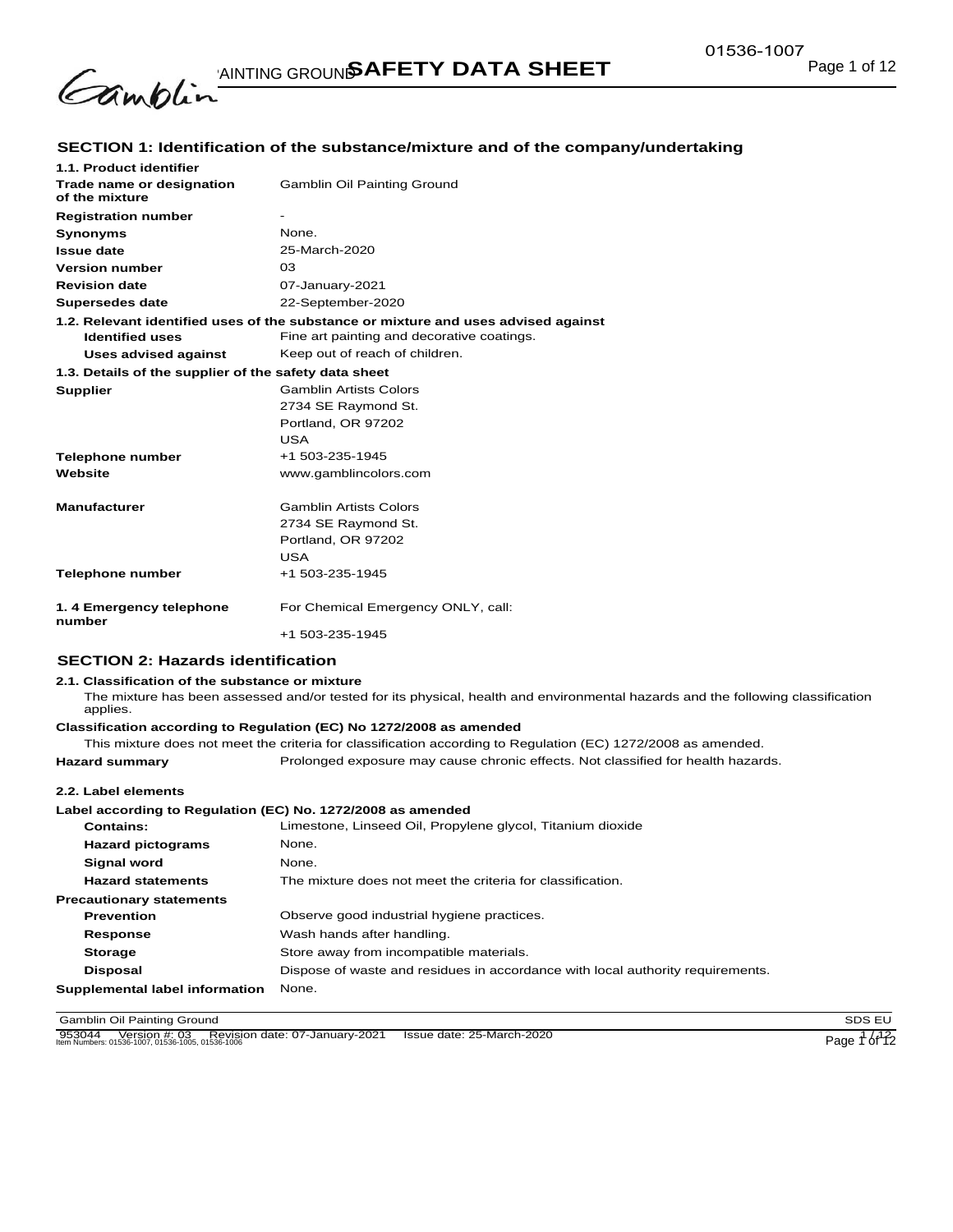### **SECTION 3: Composition/information on ingredients**

#### **3.2. Mixtures**

#### **General information**

| 961161 an mnon mation<br><b>Chemical name</b> | $\%$                                                | EC No.      | <b>REACH Registration No.</b> | <b>Notes</b> |
|-----------------------------------------------|-----------------------------------------------------|-------------|-------------------------------|--------------|
| Titanium dioxide                              | $25 - 30$                                           | 236-675-5   | ۰                             |              |
|                                               | <b>Classification: -</b>                            |             |                               |              |
| Alkyd resin                                   | $20 - 30$                                           | Proprietary | -                             |              |
|                                               | <b>Classification: -</b>                            |             |                               |              |
| Limestone                                     | $20 - 30$                                           | 215-279-6   | $\overline{\phantom{a}}$      |              |
|                                               | <b>Classification: -</b>                            |             |                               |              |
| Petroleum Naptha                              | $5 - 15$                                            | 920-901-0   |                               |              |
|                                               | Classification: Flam. Lig. 4;H227, Asp. Tox. 1;H304 |             |                               | P            |
| Linseed Oil                                   | $5 - 8$                                             | 232-278-6   | $\overline{\phantom{a}}$      |              |
|                                               | <b>Classification: -</b>                            |             |                               |              |
| Propylene glycol                              | $0,1 - 0,2$                                         | 200-338-0   | $\overline{\phantom{a}}$      |              |
|                                               | <b>Classification: -</b>                            |             |                               |              |

#: This substance has been assigned Union workplace exposure limit(s).

M: M-factor

PBT: persistent, bioaccumulative and toxic substance.

vPvB: very persistent and very bioaccumulative substance.

Note P: The classification as a carcinogen or mutagen need not apply if it can be shown that the substance contains less than 0,1 % w/w benzene (EINECS No 200-753-7).

**Composition comments** The full text for all H-statements is displayed in section 16.

# **SECTION 4: First aid measures**

| <b>General information</b>                                                            | Ensure that medical personnel are aware of the material(s) involved, and take precautions to<br>protect themselves. |
|---------------------------------------------------------------------------------------|---------------------------------------------------------------------------------------------------------------------|
| 4.1. Description of first aid measures                                                |                                                                                                                     |
| <b>Inhalation</b>                                                                     | Move to fresh air. Call a physician if symptoms develop or persist.                                                 |
| <b>Skin contact</b>                                                                   | Wash off with soap and water. Get medical attention if irritation develops and persists.                            |
| Eye contact                                                                           | Rinse with water. Get medical attention if irritation develops and persists.                                        |
| Ingestion                                                                             | Rinse mouth. Get medical attention if symptoms occur.                                                               |
| 4.2. Most important symptoms<br>and effects, both acute and<br>delayed                | Coughing.                                                                                                           |
| 4.3. Indication of any<br>immediate medical attention<br>and special treatment needed | Treat symptomatically.                                                                                              |
| <b>SECTION 5: Firefighting measures</b>                                               |                                                                                                                     |
| <b>General fire hazards</b>                                                           | No unusual fire or explosion hazards noted.                                                                         |
| 5.1. Extinguishing media<br>Suitable extinguishing<br>media                           | Alcohol resistant foam. Powder. Carbon dioxide (CO2).                                                               |
| Unsuitable extinguishing<br>media                                                     | Do not use water jet as an extinguisher, as this will spread the fire.                                              |
| 5.2. Special hazards arising                                                          | During fire, gases hazardous to health may be formed.                                                               |

**Gamblin Oil Painting Ground SDS EU** 

**from the substance or mixture**

953044 Version #: 03 Revision date: 07-January-2021 Issue date: 25-March-2020<br>Item Numbers: 01536-1007, 01536-1005, 01536-1006 Page 2 of 12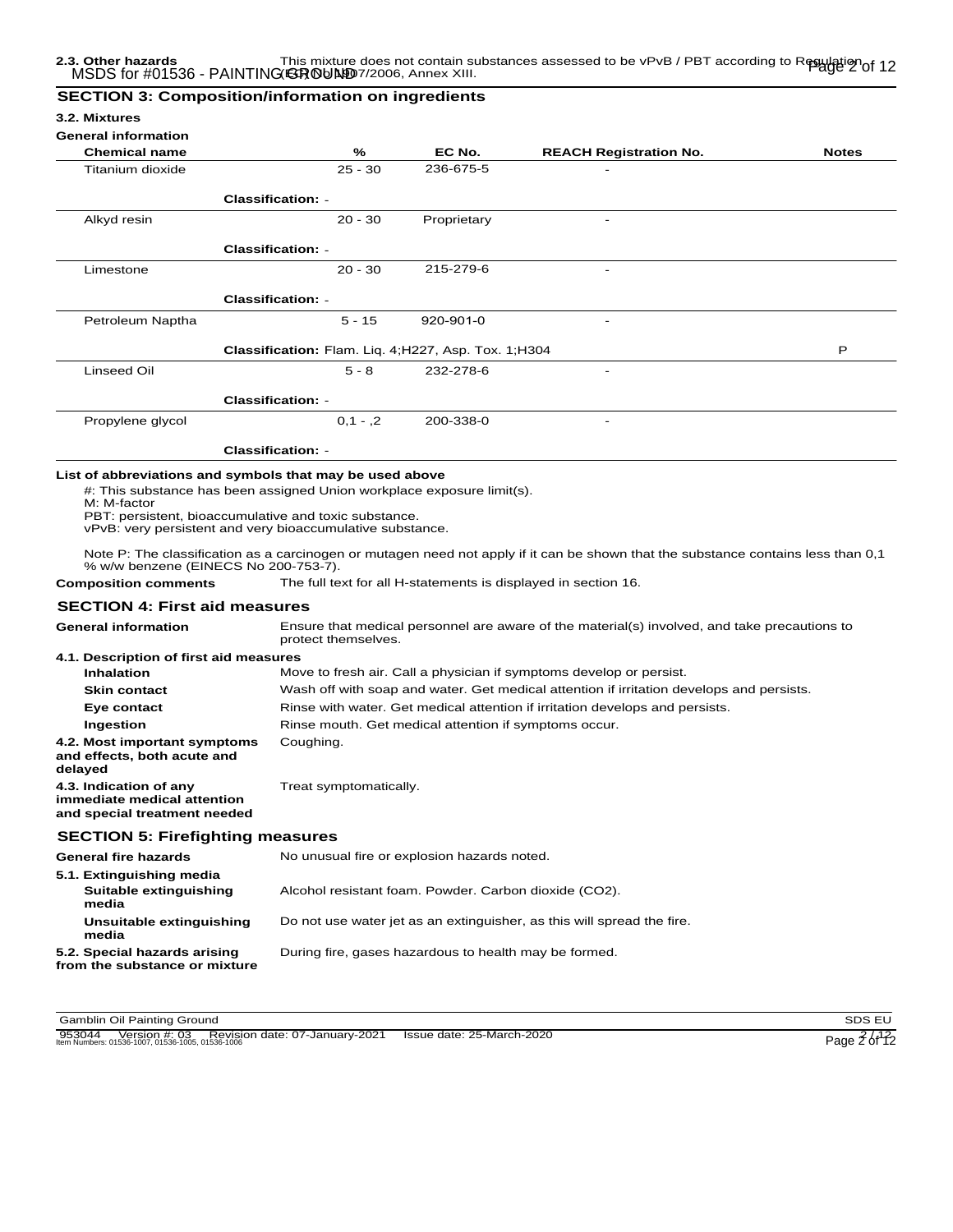| 5.3. Advice for firefighters                                 | Page 3 of 12<br>MSDS: 49tothing must be worn in case of fire.                                                                                                                                                                                     |
|--------------------------------------------------------------|---------------------------------------------------------------------------------------------------------------------------------------------------------------------------------------------------------------------------------------------------|
| equipment for firefighters                                   |                                                                                                                                                                                                                                                   |
| <b>Special fire fighting</b><br>procedures                   | Move containers from fire area if you can do so without risk.                                                                                                                                                                                     |
| <b>Specific methods</b>                                      | Use standard firefighting procedures and consider the hazards of other involved materials.                                                                                                                                                        |
| <b>SECTION 6: Accidental release measures</b>                |                                                                                                                                                                                                                                                   |
|                                                              | 6.1. Personal precautions, protective equipment and emergency procedures                                                                                                                                                                          |
| For non-emergency<br>personnel                               | Keep unnecessary personnel away. For personal protection, see section 8 of the SDS.                                                                                                                                                               |
| For emergency responders                                     | Keep unnecessary personnel away. Use personal protection recommended in Section 8 of the<br>SDS.                                                                                                                                                  |
| 6.2. Environmental precautions                               | Avoid discharge into drains, water courses or onto the ground.                                                                                                                                                                                    |
| 6.3. Methods and material for<br>containment and cleaning up | Use water spray to reduce vapours or divert vapour cloud drift.                                                                                                                                                                                   |
|                                                              | Large Spills: Stop the flow of material, if this is without risk. Dike the spilled material, where this is<br>possible. Absorb in vermiculite, dry sand or earth and place into containers. Following product<br>recovery, flush area with water. |
|                                                              | Small Spills: Wipe up with absorbent material (e.g. cloth, fleece). Clean surface thoroughly to<br>remove residual contamination.                                                                                                                 |
|                                                              | Never return spills to original containers for re-use.                                                                                                                                                                                            |
| 6.4. Reference to other<br>sections                          | For personal protection, see section 8 of the SDS. For waste disposal, see section 13 of the SDS.                                                                                                                                                 |
| <b>SECTION 7: Handling and storage</b>                       |                                                                                                                                                                                                                                                   |

| 7.1. Precautions for safe<br>handling                                          | Avoid prolonged exposure. Observe good industrial hygiene practices.                                      |
|--------------------------------------------------------------------------------|-----------------------------------------------------------------------------------------------------------|
| 7.2. Conditions for safe<br>storage, including any<br><i>incompatibilities</i> | Store in tightly closed container. Store away from incompatible materials (see section 10 of the<br>SDS). |
| _ _ _ _                                                                        |                                                                                                           |

**7.3. Specific end use(s)** Fine art painting and decorative coatings.

# **SECTION 8: Exposure controls/personal protection**

### **8.1. Control parameters**

# **Occupational exposure limits**

| <b>Austria, MAK List</b><br><b>Components</b>                                                                                       | <b>Type</b> | Value                 | Form                 |
|-------------------------------------------------------------------------------------------------------------------------------------|-------------|-----------------------|----------------------|
| Silica, amorphous, fumed,<br>cryst.-free (CAS<br>112945-52-5)                                                                       | <b>MAK</b>  | $4$ mg/m $3$          | Inhalable fraction.  |
| Titanium dioxide (CAS<br>13463-67-7)                                                                                                | <b>MAK</b>  | $5 \text{ mg/m}$ 3    | Respirable dust.     |
|                                                                                                                                     | <b>STEL</b> | $10 \text{ mg/m}$     | Respirable dust.     |
| <b>Belgium. Exposure Limit Values</b><br><b>Components</b>                                                                          | <b>Type</b> | Value                 | <b>Form</b>          |
| Limestone (CAS 1317-65-3)                                                                                                           | <b>TWA</b>  | $10 \text{ mg/m}$     |                      |
| Linseed Oil (CAS<br>$8001 - 26 - 1$                                                                                                 | <b>TWA</b>  | 10 mg/m3              | Mist.                |
| Titanium dioxide (CAS<br>13463-67-7)                                                                                                | <b>TWA</b>  | $10 \text{ mg/m}$     |                      |
| Bulgaria. OELs. Regulation No 13 on protection of workers against risks of exposure to chemical agents at work<br><b>Components</b> | <b>Type</b> | Value                 | Form                 |
| Limestone (CAS 1317-65-3)                                                                                                           | <b>TWA</b>  | 1 fibers/cm3          | Respirable fraction. |
|                                                                                                                                     |             | $10 \text{ mg/m}$     | Inhalable fraction.  |
|                                                                                                                                     |             | $10 \text{ mg/m}$     |                      |
| Silica, amorphous, fumed,<br>cryst.-free (CAS<br>112945-52-5)                                                                       | <b>TWA</b>  | $10 \text{ mg/m}$     | Inhalable fraction.  |
|                                                                                                                                     |             | $0.07 \text{ mg/m}$ 3 | Respirable fraction. |
| Gamblin Oil Painting Ground                                                                                                         |             |                       | SDS EU               |

953044 Version #: 03 Revision date: 07-January-2021 Issue date: 25-March-2020<br>Item Numbers: 01536-1007, 01536-1005, 01536-1006 Page 3 of 12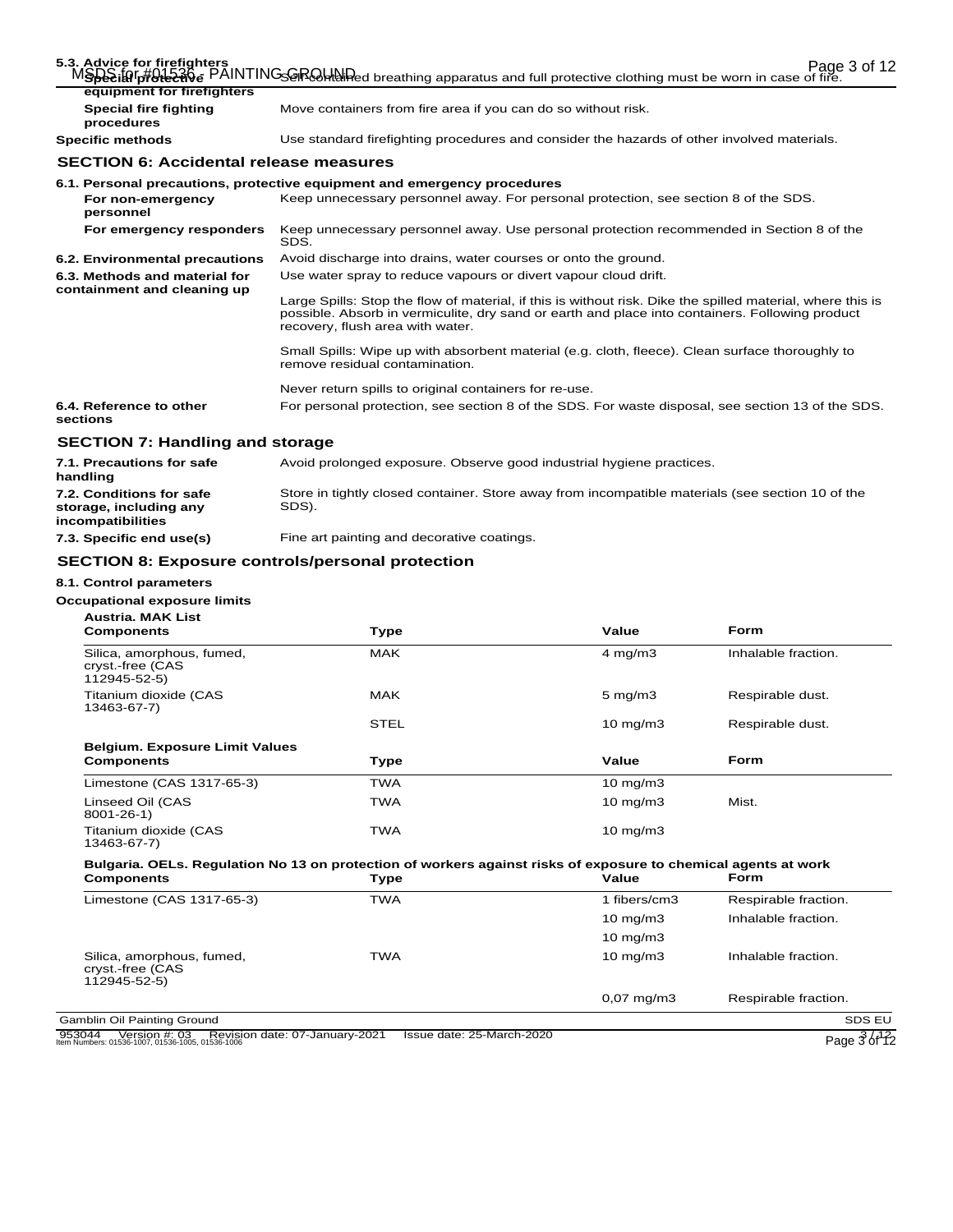#### Page 4 of 12 MSDS for #01536 - PAINTING GROUND **Bulgaria. OELs. Regulation No 13 on protection of workers against risks of exposure to chemical agents at work CDISpf6ne#N\$**536 - PAINTING GROUND Type Value Form

| Titanium dioxide (CAS<br>13463-67-7)                                                                                                    | TWA         | $10 \text{ mg/m}$   | Respirable dust. |
|-----------------------------------------------------------------------------------------------------------------------------------------|-------------|---------------------|------------------|
| Croatia. Dangerous Substance Exposure Limit Values in the Workplace (ELVs), Annexes 1 and 2, Narodne Novine, 13/09<br><b>Components</b> | <b>Type</b> | Value               | <b>Form</b>      |
| Limestone (CAS 1317-65-3)                                                                                                               | <b>MAC</b>  | $4$ mg/m $3$        | Respirable dust. |
|                                                                                                                                         |             | 10 mg/m $3$         | Total dust.      |
| Linseed Oil (CAS<br>$8001 - 26 - 1$                                                                                                     | <b>MAC</b>  | 400 mg/m3           |                  |
|                                                                                                                                         |             | $100$ ppm           |                  |
| Propylene glycol (CAS<br>$57-55-6$                                                                                                      | <b>MAC</b>  | $10$ mg/m $3$       |                  |
|                                                                                                                                         |             | $150$ ppm           |                  |
| Silica, amorphous, fumed,<br>cryst.-free (CAS<br>112945-52-5)                                                                           | <b>MAC</b>  | $6$ mg/m $3$        | Total dust.      |
|                                                                                                                                         |             | $0,1$ mg/m $3$      | Respirable dust. |
| Titanium dioxide (CAS<br>13463-67-7)                                                                                                    | <b>MAC</b>  | 4 mg/m $3$          | Respirable dust. |
|                                                                                                                                         |             | $10 \text{ mg/m}$ 3 | Total dust.      |

# **Cyprus. OELs. Control of factory atmosphere and dangerous substances in factories regulation, PI 311/73, as amended.**

| <b>Components</b>                                                                                                                     | <b>Type</b> | Value              |                  |
|---------------------------------------------------------------------------------------------------------------------------------------|-------------|--------------------|------------------|
| Silica, amorphous, fumed,<br>cryst.-free (CAS<br>112945-52-5)                                                                         | <b>TWA</b>  | $2 \text{ mg/m}$ 3 |                  |
| Titanium dioxide (CAS<br>13463-67-7)                                                                                                  | <b>TWA</b>  | $10 \text{ mg/m}$  |                  |
| Czech Republic. OELs. Government Decree 361                                                                                           |             |                    |                  |
| <b>Components</b>                                                                                                                     | <b>Type</b> | Value              | Form             |
| Limestone (CAS 1317-65-3)                                                                                                             | <b>TWA</b>  | $10 \text{ mg/m}$  | Dust.            |
| Linseed Oil (CAS<br>$8001 - 26 - 1$                                                                                                   | <b>TWA</b>  | $2$ mg/m $3$       | Dust.            |
| Petroleum Naptha (CAS<br>64742-48-9)                                                                                                  | Ceiling     | 1000 mg/m3         |                  |
|                                                                                                                                       | <b>TWA</b>  | 200 mg/m3          |                  |
| Silica, amorphous, fumed,<br>cryst.-free (CAS<br>112945-52-5)                                                                         | <b>TWA</b>  | $4$ mg/m $3$       | Dust.            |
| Denmark. Exposure Limit Values                                                                                                        |             |                    |                  |
| <b>Components</b>                                                                                                                     | <b>Type</b> | Value              |                  |
| Petroleum Naptha (CAS<br>64742-48-9)                                                                                                  | <b>TLV</b>  | 25 ppm             |                  |
| Titanium dioxide (CAS<br>13463-67-7)                                                                                                  | <b>TLV</b>  | $6$ mg/m $3$       |                  |
| Estonia. OELs. Occupational Exposure Limits of Hazardous Substances (Regulation No. 105/2001, Annex), as amended<br><b>Components</b> | <b>Type</b> | Value              |                  |
|                                                                                                                                       | <b>TWA</b>  |                    |                  |
| Titanium dioxide (CAS<br>13463-67-7)                                                                                                  |             | $5 \text{ mg/m}$ 3 |                  |
| Estonia. OELs. Occupational Exposure Limits of Hazardous Substances. (Annex of Regulation No. 293 of 18 September<br>2001)            |             |                    |                  |
| <b>Components</b>                                                                                                                     | <b>Type</b> | Value              | Form             |
| Limestone (CAS 1317-65-3)                                                                                                             | <b>TWA</b>  | $5$ mg/m $3$       | Respirable dust. |
|                                                                                                                                       |             | $10$ mg/m $3$      |                  |
| Petroleum Naptha (CAS<br>64742-48-9)                                                                                                  | <b>STEL</b> | 300 mg/m3          |                  |
|                                                                                                                                       |             | 50 ppm             |                  |

953044 Version #: 03 Revision date: 07-January-2021 Issue date: 25-March-2020 **1899 1200 1200 Page 4 / 12**<br>Item Numbers: 01536-1007, 01536-1005, 01536-1006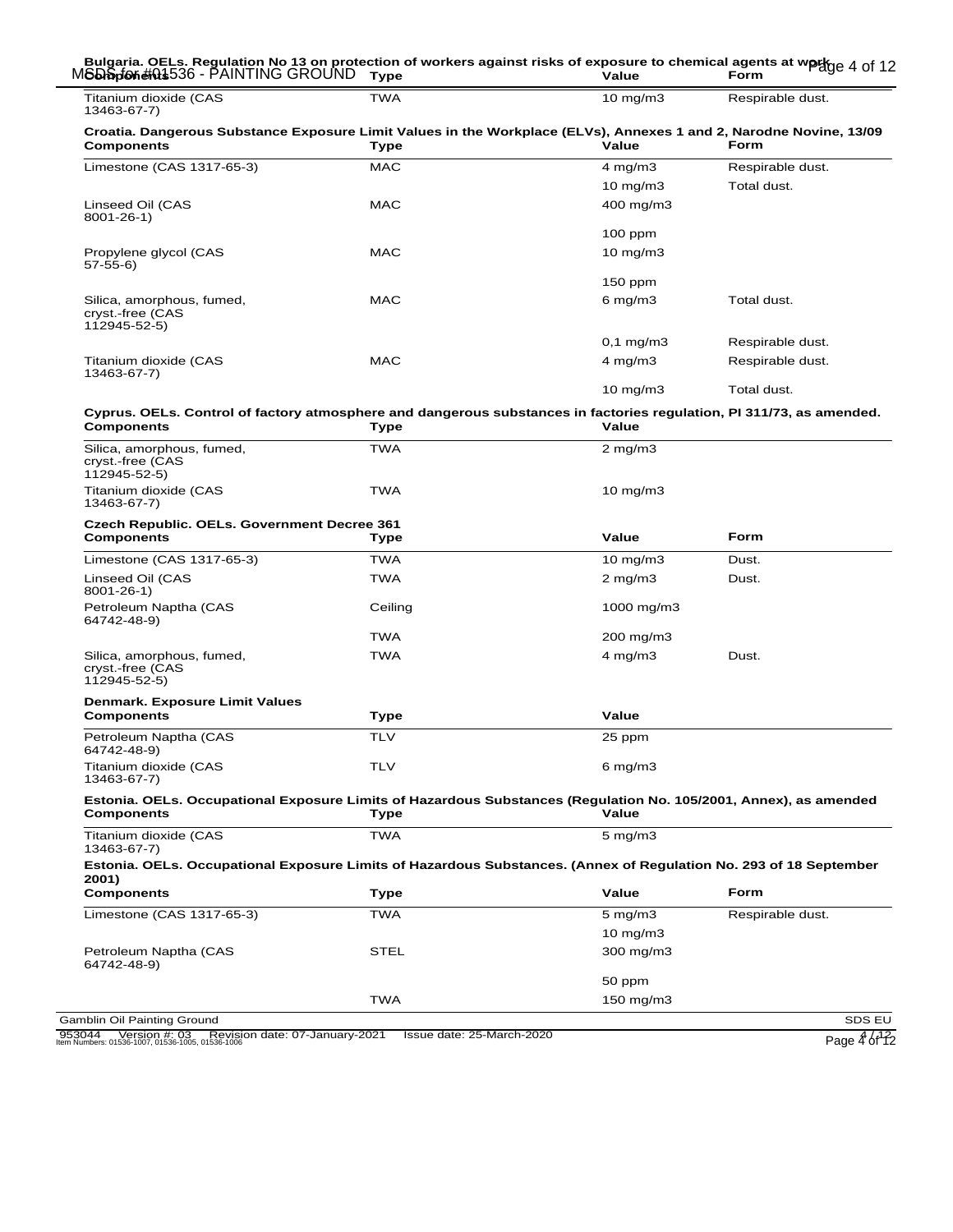#### Estonia. OELs. Occupational Exposure Limits of Hazardous Substances. (Annex of Regulation No. 293 of 18 <del>ֆջլծաթրերի</del><br>M**200**6)for #01536 - PAINTING GROUND **2001)**

| <b>Components</b>                                                                                                                         | Type        | <b>Value</b>        | Form                               |
|-------------------------------------------------------------------------------------------------------------------------------------------|-------------|---------------------|------------------------------------|
|                                                                                                                                           |             | 25 ppm              |                                    |
| Silica, amorphous, fumed,<br>cryst.-free (CAS<br>112945-52-5)                                                                             | <b>TWA</b>  | $2$ mg/m $3$        | Fine dust, respiratory<br>fraction |
| <b>Finland. Workplace Exposure Limits</b><br><b>Components</b>                                                                            | Type        | Value               | Form                               |
| Limestone (CAS 1317-65-3)                                                                                                                 | <b>TWA</b>  | $10 \text{ mg/m}$   | Dust.                              |
| Petroleum Naptha (CAS<br>64742-48-9)                                                                                                      | <b>TWA</b>  | 500 mg/m3           |                                    |
| Silica, amorphous, fumed,<br>cryst.-free (CAS<br>112945-52-5)                                                                             | <b>TWA</b>  | $5 \text{ mg/m}$ 3  |                                    |
| Titanium dioxide (CAS<br>13463-67-7)                                                                                                      | <b>TWA</b>  | $10 \text{ mg/m}$   | Dust.                              |
| France. Threshold Limit Values (VLEP) for Occupational Exposure to Chemicals in France, INRS ED 984<br><b>Components</b>                  | Type        | Value               |                                    |
| Limestone (CAS 1317-65-3)                                                                                                                 | <b>VME</b>  | $10 \text{ mg/m}$   |                                    |
| Indicative limit (VL)<br><b>Regulatory status:</b>                                                                                        |             |                     |                                    |
| Titanium dioxide (CAS<br>13463-67-7)                                                                                                      | VME         | $10$ mg/m $3$       |                                    |
| <b>Regulatory status:</b><br>Indicative limit (VL)                                                                                        |             |                     |                                    |
| Germany. DFG MAK List (advisory OELs). Commission for the Investigation of Health Hazards of Chemical Compounds<br>in the Work Area (DFG) |             |                     |                                    |
| <b>Components</b>                                                                                                                         | Type        | Value               | Form                               |
| Petroleum Naptha (CAS<br>64742-48-9)                                                                                                      | <b>TWA</b>  | 300 mg/m3           |                                    |
|                                                                                                                                           |             | 50 ppm              |                                    |
| Silica, amorphous, fumed,<br>cryst.-free (CAS<br>112945-52-5)                                                                             | <b>TWA</b>  | $4$ mg/m $3$        | Inhalable fraction.                |
| Titanium dioxide (CAS<br>13463-67-7)                                                                                                      | <b>TWA</b>  | $0,3$ mg/m $3$      | Respirable fraction.               |
| Germany. TRGS 900, Limit Values in the Ambient Air at the Workplace                                                                       |             |                     |                                    |
| <b>Components</b>                                                                                                                         | Type        | Value               | Form                               |
| Silica, amorphous, fumed,<br>cryst.-free (CAS<br>112945-52-5)                                                                             | <b>AGW</b>  | $4 \text{ mg/m}$    | Inhalable fraction.                |
| Greece. OELs (Decree No. 90/1999, as amended)                                                                                             |             |                     |                                    |
| <b>Components</b>                                                                                                                         | Type        | Value               | Form                               |
| Limestone (CAS 1317-65-3)                                                                                                                 | <b>TWA</b>  | $5 \text{ mg/m}$ 3  | Respirable.                        |
|                                                                                                                                           |             | $10 \text{ mg/m}$   | Inhalable                          |
| Titanium dioxide (CAS<br>13463-67-7)                                                                                                      | TWA         | $5$ mg/m $3$        | Respirable.                        |
|                                                                                                                                           |             | $10$ mg/m $3$       | Inhalable                          |
| Hungary. OELs. Joint Decree on Chemical Safety of Workplaces<br><b>Components</b>                                                         | <b>Type</b> | Value               |                                    |
| Limestone (CAS 1317-65-3)                                                                                                                 | <b>TWA</b>  | $10 \text{ mg/m}$ 3 |                                    |
| Iceland. OELs. Regulation 154/1999 on occupational exposure limits<br><b>Components</b>                                                   | <b>Type</b> | Value               | <b>Form</b>                        |
| Limestone (CAS 1317-65-3)                                                                                                                 | <b>TWA</b>  | $5 \text{ mg/m}$    | Respirable dust.                   |
|                                                                                                                                           |             | $10$ mg/m $3$       | Total dust.                        |
|                                                                                                                                           |             | $0,5$ mg/m $3$      | Dust.                              |
|                                                                                                                                           |             |                     |                                    |

Gamblin Oil Painting Ground<br>
953044 Version #: 03 Revision date: 07-January-2021 Issue date: 25-March-2020<br>
Ilem Numbers: 01536-1007, 01536-1005, 01536-1006 953044 Version #: 03 Revision date: 07-January-2021 Issue date: 25-March-2020 Item Numbers: 01536-1007, 01536-1005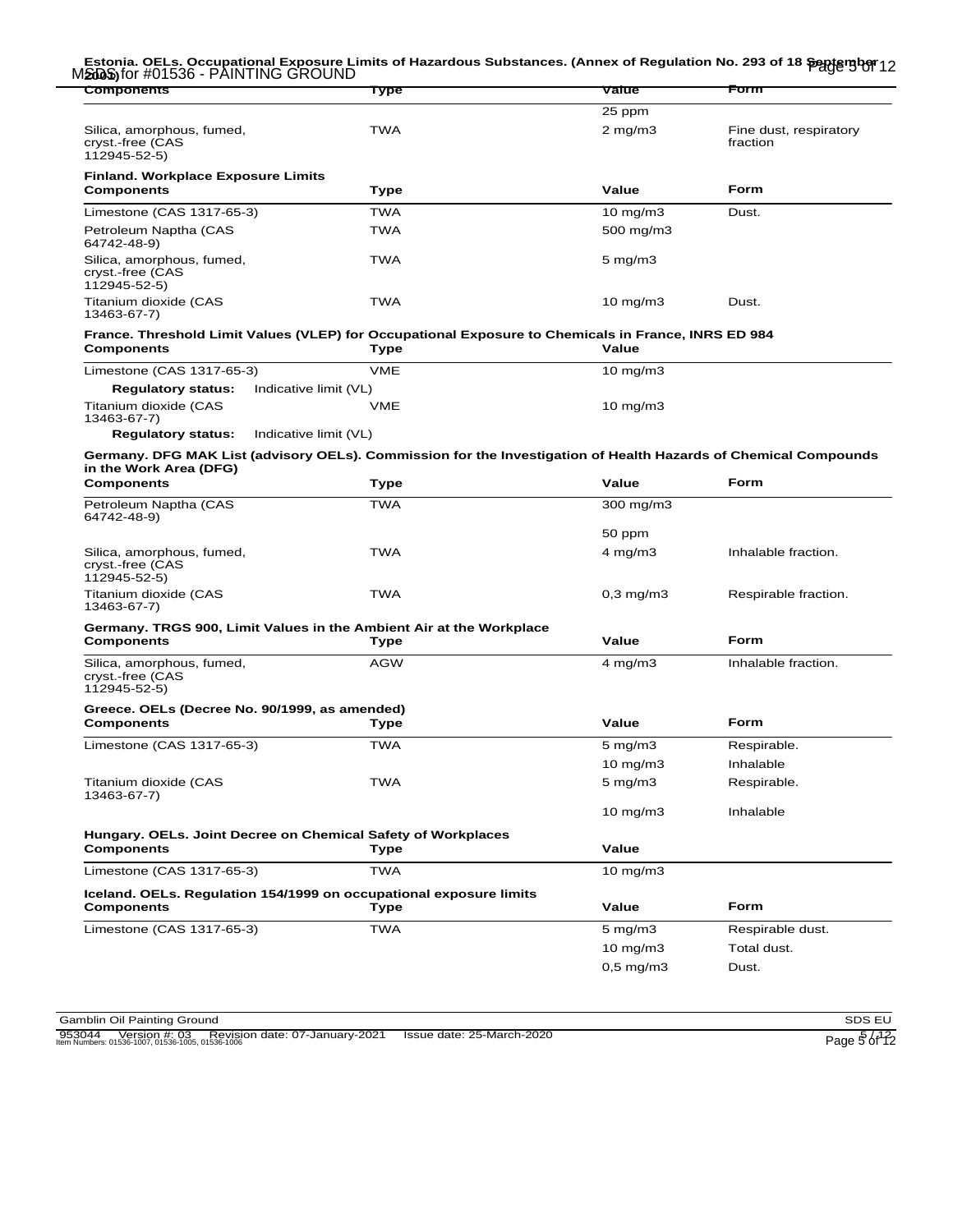| M <b>SD&amp;pfon#Q\$</b> 536 - PAINTING GROUND                                                                                                                                                                                                                  | <b>Type</b> | Value                | Page 6 of 12<br><b>Form</b>       |
|-----------------------------------------------------------------------------------------------------------------------------------------------------------------------------------------------------------------------------------------------------------------|-------------|----------------------|-----------------------------------|
| Silica, amorphous, fumed,<br>cryst.-free (CAS<br>112945-52-5)                                                                                                                                                                                                   | <b>TWA</b>  | $5 \text{ mg/m}$ 3   | Respirable dust.                  |
|                                                                                                                                                                                                                                                                 |             | 10 mg/m $3$          | Total dust.                       |
|                                                                                                                                                                                                                                                                 |             | $0,5$ mg/m $3$       | Dust.                             |
| Titanium dioxide (CAS<br>13463-67-7)                                                                                                                                                                                                                            | <b>TWA</b>  | 6 mg/m $3$           |                                   |
| <b>Ireland. Occupational Exposure Limits</b><br>Components                                                                                                                                                                                                      | Type        | Value                | Form                              |
| Limestone (CAS 1317-65-3)                                                                                                                                                                                                                                       | <b>TWA</b>  | $4 \text{ mg/m}$ 3   | Respirable dust.                  |
|                                                                                                                                                                                                                                                                 |             | $10 \text{ mg/m}$    | Total inhalable dust.             |
| Propylene glycol (CAS<br>$57-55-6$                                                                                                                                                                                                                              | <b>TWA</b>  | 470 mg/m3            | Total vapour and<br>particulates. |
|                                                                                                                                                                                                                                                                 |             | $10 \text{ mg/m}$    | Particulate.                      |
|                                                                                                                                                                                                                                                                 |             | $150$ ppm            | Total vapour and<br>particulates. |
| Silica, amorphous, fumed,<br>cryst.-free (CAS<br>112945-52-5)                                                                                                                                                                                                   | <b>TWA</b>  | 6 mg/m $3$           | Total inhalable dust.             |
|                                                                                                                                                                                                                                                                 |             | $2,4$ mg/m $3$       | Respirable dust.                  |
| Titanium dioxide (CAS<br>13463-67-7)                                                                                                                                                                                                                            | <b>TWA</b>  | $4$ mg/m $3$         | Respirable dust.                  |
|                                                                                                                                                                                                                                                                 |             | $10$ mg/m $3$        | Total inhalable dust.             |
| Italy. OELs<br><b>Components</b>                                                                                                                                                                                                                                | Type        | Value                |                                   |
| Titanium dioxide (CAS                                                                                                                                                                                                                                           | <b>TWA</b>  | 10 mg/m $3$          |                                   |
| 13463-67-7)                                                                                                                                                                                                                                                     |             |                      |                                   |
| Latvia. OELs. Occupational exposure limit values of chemical substances in work environment<br>Components                                                                                                                                                       | Type        | Value                |                                   |
| Propylene glycol (CAS<br>57-55-6)                                                                                                                                                                                                                               | <b>TWA</b>  | $7 \text{ mg/m}$ 3   |                                   |
| Silica, amorphous, fumed,<br>cryst.-free (CAS<br>112945-52-5)                                                                                                                                                                                                   | <b>TWA</b>  | 1 $mg/m3$            |                                   |
| Titanium dioxide (CAS<br>13463-67-7)                                                                                                                                                                                                                            | <b>TWA</b>  | $10 \text{ mg/m}$    |                                   |
| Lithuania. OELs. Limit Values for Chemical Substances, General Requirements (Hygiene Norm HN 23:2007)<br>Components                                                                                                                                             | Type        | Value                | Form                              |
| Linseed Oil (CAS<br>8001-26-1)                                                                                                                                                                                                                                  | <b>STEL</b> | $3$ mg/m $3$         | Fume and mist.                    |
|                                                                                                                                                                                                                                                                 | <b>TWA</b>  | 1 mg/m $3$           | Fume and mist.                    |
|                                                                                                                                                                                                                                                                 | <b>TWA</b>  | $7$ mg/m $3$         |                                   |
|                                                                                                                                                                                                                                                                 | <b>TWA</b>  | $5$ mg/m $3$         |                                   |
|                                                                                                                                                                                                                                                                 | <b>Type</b> | Value                | Form                              |
|                                                                                                                                                                                                                                                                 | <b>TLV</b>  | 79 mg/m3             |                                   |
|                                                                                                                                                                                                                                                                 |             | 25 ppm               |                                   |
| Propylene glycol (CAS<br>57-55-6)<br>Titanium dioxide (CAS<br>13463-67-7)<br>Norway. Administrative Norms for Contaminants in the Workplace<br>Components<br>Propylene glycol (CAS<br>57-55-6)<br>Silica, amorphous, fumed,<br>cryst.-free (CAS<br>112945-52-5) | <b>TLV</b>  | $1,5 \text{ mg/m}$ 3 | Respirable dust.                  |

953044 Version #: 03 Revision date: 07-January-2021 Issue date: 25-March-2020<br>Item Numbers: 01536-1007, 01536-1005, 01536-1006 Page 6 of 12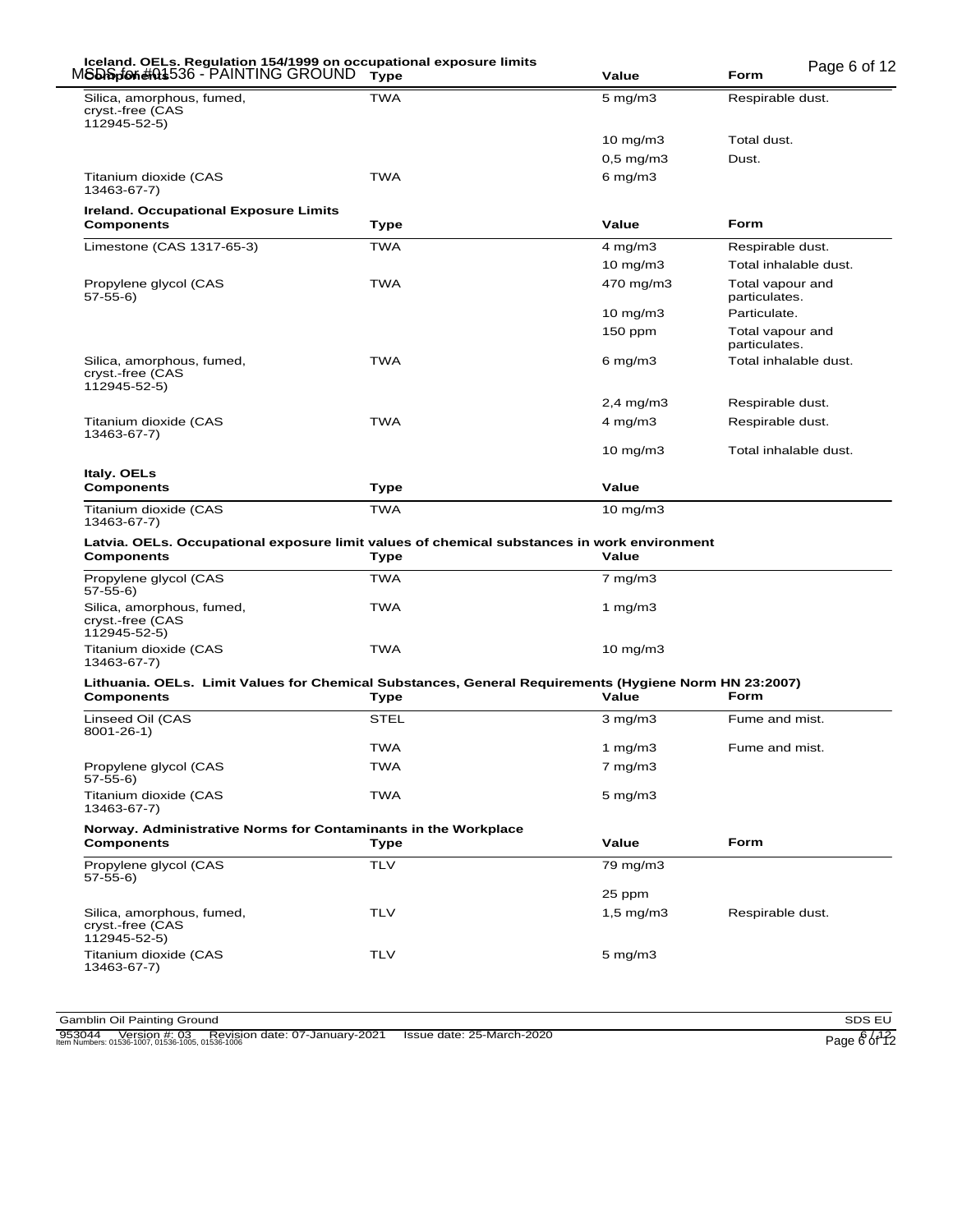| M&D\Sdotr#0363&nd Atlahelining GRQLINIDI health factors in the work environment, Journal of Laws 2014, item 817<br>Components<br><b>Components</b>                                                                                                                                                             | <b>Type</b> | Value              | Form                              |
|----------------------------------------------------------------------------------------------------------------------------------------------------------------------------------------------------------------------------------------------------------------------------------------------------------------|-------------|--------------------|-----------------------------------|
| Petroleum Naptha (CAS                                                                                                                                                                                                                                                                                          | <b>STEL</b> | $900$ mg/m $3$     |                                   |
| 64742-48-9)                                                                                                                                                                                                                                                                                                    |             |                    |                                   |
|                                                                                                                                                                                                                                                                                                                | <b>TWA</b>  | 300 mg/m3          |                                   |
| Propylene glycol (CAS<br>57-55-6)                                                                                                                                                                                                                                                                              | <b>TWA</b>  | $100$ mg/m $3$     | Inhalable fraction and<br>vapour. |
| Titanium dioxide (CAS<br>13463-67-7)                                                                                                                                                                                                                                                                           | TWA         | $10 \text{ mg/m}$  | Inhalable fraction.               |
| Portugal. VLEs. Norm on occupational exposure to chemical agents (NP 1796)<br><b>Components</b>                                                                                                                                                                                                                | <b>Type</b> | Value              |                                   |
|                                                                                                                                                                                                                                                                                                                | <b>TWA</b>  |                    |                                   |
| Titanium dioxide (CAS<br>13463-67-7)                                                                                                                                                                                                                                                                           |             | $10 \text{ mg/m}$  |                                   |
| Romania. OELs. Protection of workers from exposure to chemical agents at the workplace<br><b>Components</b>                                                                                                                                                                                                    | Type        | Value              | <b>Form</b>                       |
| Limestone (CAS 1317-65-3)                                                                                                                                                                                                                                                                                      | <b>TWA</b>  | $10 \text{ mg/m}$  | Inhalable fraction.               |
| Titanium dioxide (CAS                                                                                                                                                                                                                                                                                          | <b>STEL</b> | $15 \text{ mg/m}$  |                                   |
| 13463-67-7)                                                                                                                                                                                                                                                                                                    |             |                    |                                   |
|                                                                                                                                                                                                                                                                                                                | <b>TWA</b>  | $10 \text{ mg/m}$  |                                   |
| Slovakia. OELs. Decree of the government of the Slovak Republic concerning protection of health in work with chemical<br>agents                                                                                                                                                                                |             |                    |                                   |
| <b>Components</b>                                                                                                                                                                                                                                                                                              | Type        | Value              |                                   |
| Limestone (CAS 1317-65-3)                                                                                                                                                                                                                                                                                      | <b>TWA</b>  | $10 \text{ mg/m}$  |                                   |
| Silica, amorphous, fumed,<br>cryst.-free (CAS<br>112945-52-5)                                                                                                                                                                                                                                                  | <b>TWA</b>  | $0,3$ mg/m $3$     |                                   |
| Titanium dioxide (CAS<br>13463-67-7)                                                                                                                                                                                                                                                                           | <b>TWA</b>  | $5 \text{ mg/m}$ 3 |                                   |
|                                                                                                                                                                                                                                                                                                                |             |                    |                                   |
| Slovenia. OELs. Regulations concerning protection of workers against risks due to exposure to chemicals while working                                                                                                                                                                                          |             |                    |                                   |
|                                                                                                                                                                                                                                                                                                                | Type        | Value              | Form                              |
| (Official Gazette of the Republic of Slovenia)<br><b>Components</b><br>Silica, amorphous, fumed,<br>cryst.-free (CAS<br>112945-52-5)                                                                                                                                                                           | <b>TWA</b>  | $4$ mg/m $3$       | Inhalable fraction.               |
|                                                                                                                                                                                                                                                                                                                |             |                    |                                   |
|                                                                                                                                                                                                                                                                                                                | Type        | Value              |                                   |
|                                                                                                                                                                                                                                                                                                                | <b>TWA</b>  | $10 \text{ mg/m}$  |                                   |
|                                                                                                                                                                                                                                                                                                                |             |                    |                                   |
|                                                                                                                                                                                                                                                                                                                | Type        | Value              | Form                              |
|                                                                                                                                                                                                                                                                                                                | <b>STEL</b> | 300 mg/m3          |                                   |
|                                                                                                                                                                                                                                                                                                                |             | 50 ppm             |                                   |
|                                                                                                                                                                                                                                                                                                                | <b>TWA</b>  | 150 mg/m3          |                                   |
|                                                                                                                                                                                                                                                                                                                |             | 25 ppm             |                                   |
| <b>Spain. Occupational Exposure Limits</b><br><b>Components</b><br>Titanium dioxide (CAS<br>13463-67-7)<br>Sweden. OELs. Work Environment Authority (AV), Occupational Exposure Limit Values (AFS 2015:7)<br><b>Components</b><br>Petroleum Naptha (CAS<br>64742-48-9)<br>Titanium dioxide (CAS<br>13463-67-7) | <b>TWA</b>  | $5$ mg/m $3$       | Total dust.                       |
| Switzerland. SUVA Grenzwerte am Arbeitsplatz                                                                                                                                                                                                                                                                   |             |                    |                                   |
|                                                                                                                                                                                                                                                                                                                | Type        | Value              | Form                              |
|                                                                                                                                                                                                                                                                                                                | STEL        | 600 mg/m3          |                                   |
|                                                                                                                                                                                                                                                                                                                |             | 100 ppm            |                                   |
| <b>Components</b><br>Petroleum Naptha (CAS<br>64742-48-9)                                                                                                                                                                                                                                                      | <b>TWA</b>  | 300 mg/m3          |                                   |
|                                                                                                                                                                                                                                                                                                                |             | 50 ppm             |                                   |

953044 Version #: 03 Revision date: 07-January-2021 Issue date: 25-March-2020<br>Item Numbers: 01536-1007, 01536-1005, 01536-1006 Page 7 of 12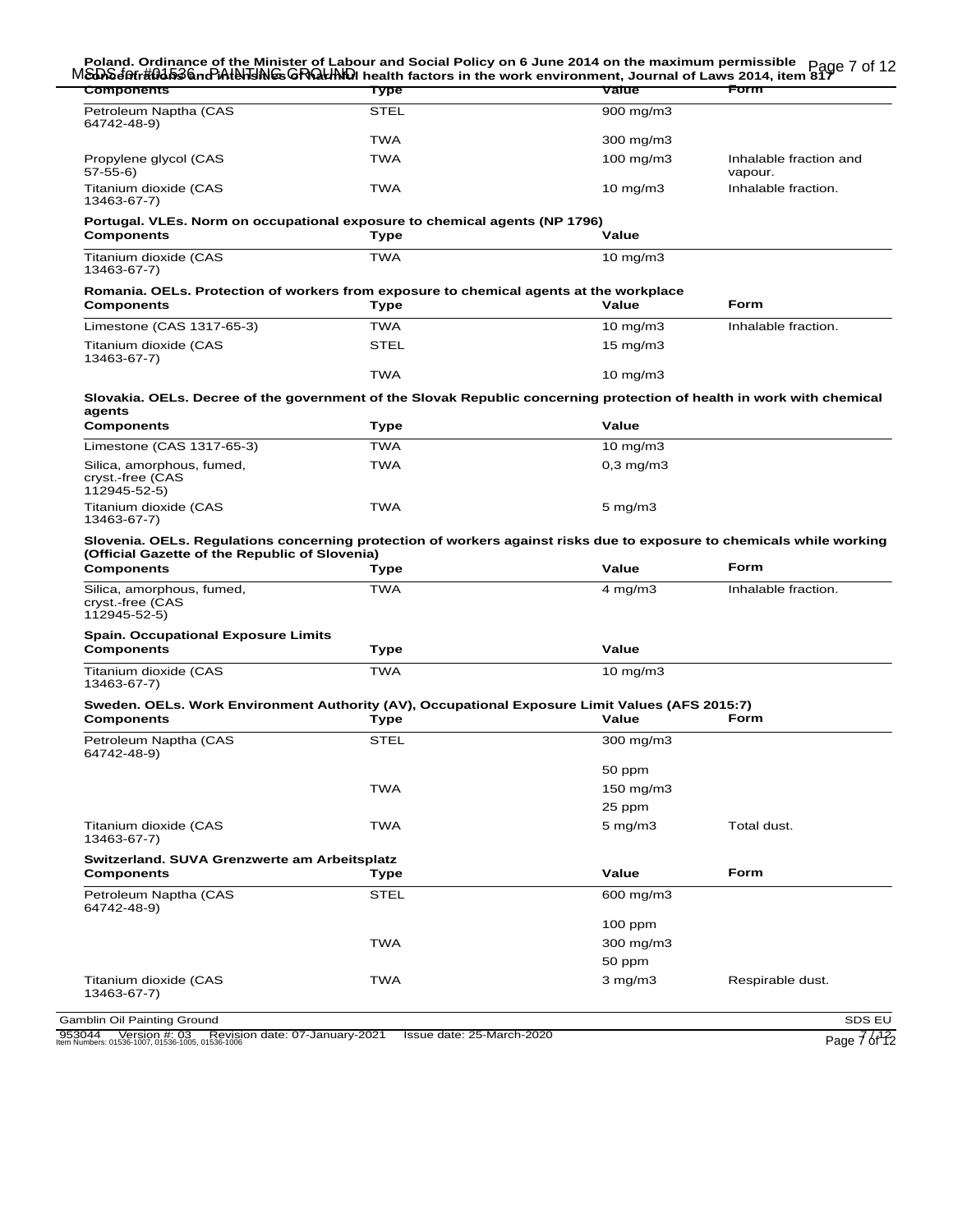| UK. EH40 Workplace Exposure Limits (WELs)<br>MSDD5666#01536 - PAINTING GROUND |                       | <b>Type</b>                                                | Value                                                                                                                                                                                                                                                                                                                                                              | <b>Form</b>                       | Page 8 of 12 |
|-------------------------------------------------------------------------------|-----------------------|------------------------------------------------------------|--------------------------------------------------------------------------------------------------------------------------------------------------------------------------------------------------------------------------------------------------------------------------------------------------------------------------------------------------------------------|-----------------------------------|--------------|
| Limestone (CAS 1317-65-3)                                                     |                       | <b>TWA</b>                                                 | $4$ mg/m $3$                                                                                                                                                                                                                                                                                                                                                       | Respirable dust.                  |              |
|                                                                               |                       |                                                            | $4$ mg/m $3$                                                                                                                                                                                                                                                                                                                                                       | Respirable.                       |              |
|                                                                               |                       |                                                            | $10$ mg/m $3$                                                                                                                                                                                                                                                                                                                                                      | Inhalable                         |              |
|                                                                               |                       |                                                            | $10$ mg/m $3$                                                                                                                                                                                                                                                                                                                                                      | Inhalable dust.                   |              |
| Propylene glycol (CAS<br>$57-55-6$                                            |                       | <b>TWA</b>                                                 | 474 mg/m3                                                                                                                                                                                                                                                                                                                                                          | Total vapour and<br>particulates. |              |
|                                                                               |                       |                                                            | 10 mg/m3                                                                                                                                                                                                                                                                                                                                                           | Particulate.                      |              |
|                                                                               |                       |                                                            | 150 ppm                                                                                                                                                                                                                                                                                                                                                            | Total vapour and<br>particulates. |              |
| Silica, amorphous, fumed,<br>cryst.-free (CAS<br>112945-52-5)                 |                       | <b>TWA</b>                                                 | 6 mg/m $3$                                                                                                                                                                                                                                                                                                                                                         | Inhalable dust.                   |              |
|                                                                               |                       |                                                            | $2,4$ mg/m $3$                                                                                                                                                                                                                                                                                                                                                     | Respirable dust.                  |              |
| Titanium dioxide (CAS<br>13463-67-7)                                          |                       | <b>TWA</b>                                                 | $4$ mg/m $3$                                                                                                                                                                                                                                                                                                                                                       | Respirable.                       |              |
|                                                                               |                       |                                                            | $10 \text{ mg/m}$                                                                                                                                                                                                                                                                                                                                                  | Inhalable                         |              |
| <b>Biological limit values</b>                                                |                       | No biological exposure limits noted for the ingredient(s). |                                                                                                                                                                                                                                                                                                                                                                    |                                   |              |
| <b>Recommended monitoring</b><br>procedures                                   |                       | Follow standard monitoring procedures.                     |                                                                                                                                                                                                                                                                                                                                                                    |                                   |              |
| Derived no effect levels<br>(DNELs)                                           | Not available.        |                                                            |                                                                                                                                                                                                                                                                                                                                                                    |                                   |              |
| <b>Predicted no effect</b><br>concentrations (PNECs)                          | Not available.        |                                                            |                                                                                                                                                                                                                                                                                                                                                                    |                                   |              |
| 8.2. Exposure controls                                                        |                       |                                                            |                                                                                                                                                                                                                                                                                                                                                                    |                                   |              |
| Appropriate engineering<br>controls                                           |                       |                                                            | Good general ventilation should be used. Ventilation rates should be matched to conditions. If<br>applicable, use process enclosures, local exhaust ventilation, or other engineering controls to<br>maintain airborne levels below recommended exposure limits. If exposure limits have not been<br>established, maintain airborne levels to an acceptable level. |                                   |              |
| Individual protection measures, such as personal protective equipment         |                       |                                                            |                                                                                                                                                                                                                                                                                                                                                                    |                                   |              |
| <b>General information</b>                                                    |                       |                                                            | Personal protection equipment should be chosen according to the CEN standards and in<br>discussion with the supplier of the personal protective equipment.                                                                                                                                                                                                         |                                   |              |
| <b>Eye/face protection</b>                                                    |                       | Wear safety glasses with side shields (or goggles).        |                                                                                                                                                                                                                                                                                                                                                                    |                                   |              |
| <b>Skin protection</b>                                                        |                       |                                                            |                                                                                                                                                                                                                                                                                                                                                                    |                                   |              |
| - Hand protection                                                             | Wear suitable gloves. |                                                            |                                                                                                                                                                                                                                                                                                                                                                    |                                   |              |
| - Other                                                                       |                       | Wear appropriate chemical resistant clothing.              |                                                                                                                                                                                                                                                                                                                                                                    |                                   |              |
| <b>Respiratory protection</b>                                                 |                       | been established), an approved respirator must be worn.    | If engineering controls do not maintain airborne concentrations below recommended exposure<br>limits (where applicable) or to an acceptable level (in countries where exposure limits have not                                                                                                                                                                     |                                   |              |
| <b>Thermal hazards</b>                                                        |                       |                                                            | Wear appropriate thermal protective clothing, when necessary.                                                                                                                                                                                                                                                                                                      |                                   |              |
| <b>Hygiene measures</b>                                                       |                       | equipment to remove contaminants.                          | Always observe good personal hygiene measures, such as washing after handling the material<br>and before eating, drinking, and/or smoking. Routinely wash work clothing and protective                                                                                                                                                                             |                                   |              |
| <b>Environmental exposure</b><br>controls                                     | acceptable levels.    |                                                            | Emissions from ventilation or work process equipment should be checked to ensure they comply<br>with the requirements of environmental protection legislation. Fume scrubbers, filters or<br>engineering modifications to the process equipment may be necessary to reduce emissions to                                                                            |                                   |              |
| <b>SECTION 9: Physical and chemical properties</b>                            |                       |                                                            |                                                                                                                                                                                                                                                                                                                                                                    |                                   |              |
|                                                                               |                       |                                                            |                                                                                                                                                                                                                                                                                                                                                                    |                                   |              |

### **9.1. Information on basic physical and chemical properties**

| Appearance                   |                 |
|------------------------------|-----------------|
| <b>Physical state</b>        | Liquid.         |
| Form                         | Paste.          |
| Colour                       | White.          |
| Odour                        | Characteristic. |
| Odour threshold              | Not available   |
| рH                           | Not available   |
| Melting point/freezing point | Not available.  |

Gamblin Oil Painting Ground SDS EU

953044 Version #: 03 Revision date: 07-January-2021 Issue date: 25-March-2020<br>Item Numbers: 01536-1007, 01536-1005, 01536-1006 Page 8 of 12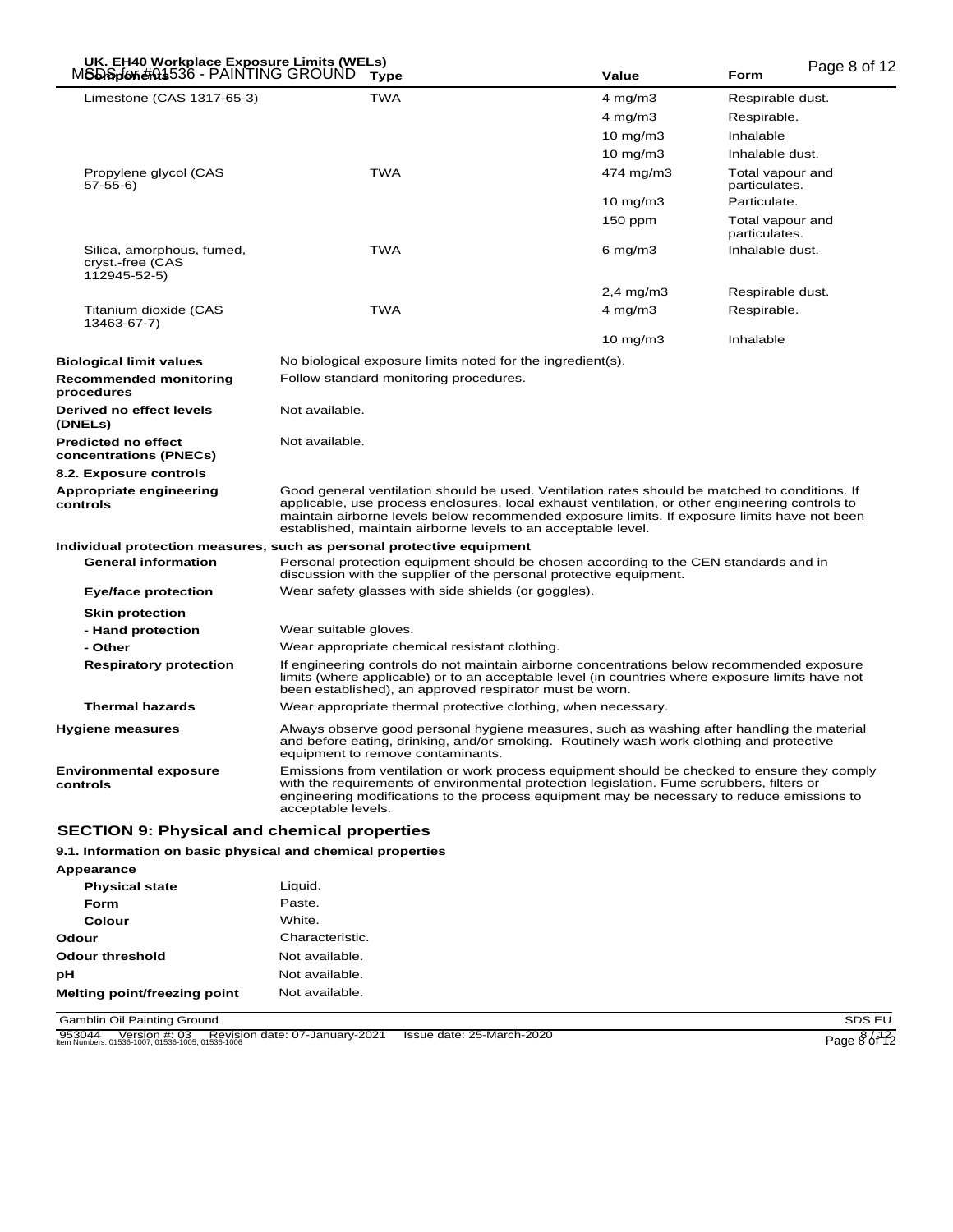#### I<mark>nitial boiling point and boiling</mark> Not available. Page 9 of 12<br>ra**nge**DS for #01536 - PAINTING GROUND ranM**gS** Not available.

| <b>Flash point</b>                                | 65,0 °C (149,0 °F) Pensky-Martens Closed Cup  |
|---------------------------------------------------|-----------------------------------------------|
| <b>Evaporation rate</b>                           | < 1                                           |
| Flammability (solid, gas)                         | Not applicable.                               |
| Upper/lower flammability or explosive limits      |                                               |
| <b>Flammability limit - lower</b><br>$(\%)$       | Not available.                                |
| <b>Flammability limit - upper</b><br>$(\%)$       | Not available.                                |
| Vapour pressure                                   | Not available.                                |
| Vapour density                                    | >1                                            |
| <b>Relative density</b>                           | Not available.                                |
| Solubility(ies)                                   | Negligble.                                    |
| <b>Partition coefficient</b><br>(n-octanol/water) | Not available.                                |
| <b>Auto-ignition temperature</b>                  | Not available.                                |
| <b>Decomposition temperature</b>                  | Not available.                                |
| <b>Viscosity</b>                                  | Not available.                                |
| <b>Explosive properties</b>                       | Not explosive.                                |
| <b>Oxidising properties</b>                       | Not oxidising.                                |
| 9.2. Other information                            | No relevant additional information available. |

# **SECTION 10: Stability and reactivity**

| 10.1. Reactivity                            | The product is stable and non-reactive under normal conditions of use, storage and transport. |
|---------------------------------------------|-----------------------------------------------------------------------------------------------|
| 10.2. Chemical stability                    | Material is stable under normal conditions.                                                   |
| 10.3. Possibility of hazardous<br>reactions | No dangerous reaction known under conditions of normal use.                                   |
| 10.4. Conditions to avoid                   | Avoid temperatures exceeding the flash point. Contact with incompatible materials.            |
| 10.5. Incompatible materials                | Acids, Fluorine.                                                                              |
| 10.6. Hazardous<br>decomposition products   | No hazardous decomposition products are known.                                                |

# **SECTION 11: Toxicological information**

| <b>General information</b>                 | Occupational exposure to the substance or mixture may cause adverse effects. |                     |  |
|--------------------------------------------|------------------------------------------------------------------------------|---------------------|--|
| Information on likely routes of exposure   |                                                                              |                     |  |
| <b>Inhalation</b>                          | Prolonged inhalation may be harmful.                                         |                     |  |
| <b>Skin contact</b>                        | Prolonged skin contact may cause temporary irritation.                       |                     |  |
| Eye contact                                | Direct contact with eyes may cause temporary irritation.                     |                     |  |
| Ingestion                                  | May cause discomfort if swallowed.                                           |                     |  |
| Symptoms                                   | Exposure may cause temporary irritation, redness, or discomfort.             |                     |  |
| 11.1. Information on toxicological effects |                                                                              |                     |  |
| <b>Acute toxicity</b>                      |                                                                              |                     |  |
| <b>Components</b>                          | <b>Species</b>                                                               | <b>Test Results</b> |  |

| Petroleum Naptha (CAS 64742-48-9) |        |                                   |
|-----------------------------------|--------|-----------------------------------|
| <b>Acute</b>                      |        |                                   |
| Dermal                            |        |                                   |
| Liquid                            |        |                                   |
| LD50                              | Rabbit | $> 5000$ mg/kg                    |
| Inhalation                        |        |                                   |
| Vapour                            |        |                                   |
| <b>LC50</b>                       | Rat    | $>$ 5000 mg/m <sup>3</sup> , 4 hr |
| Oral                              |        |                                   |
| Liquid                            |        |                                   |
| LD50                              | Rat    | $> 5000$ mg/kg                    |
|                                   |        |                                   |

Gamblin Oil Painting Ground<br>
953044 Version #: 03 Revision date: 07-January-2021 Issue date: 25-March-2020<br>
Nem Numbers: 01536-1007, 01536-1005, 01536-1006<br>
Page 9 of 12 953044 Version #: 03 Revision date: 07-January-2021 Issue date: 25-March-2020<br>Item Numbers: 01536-1007, 01536-1005, 01536-1006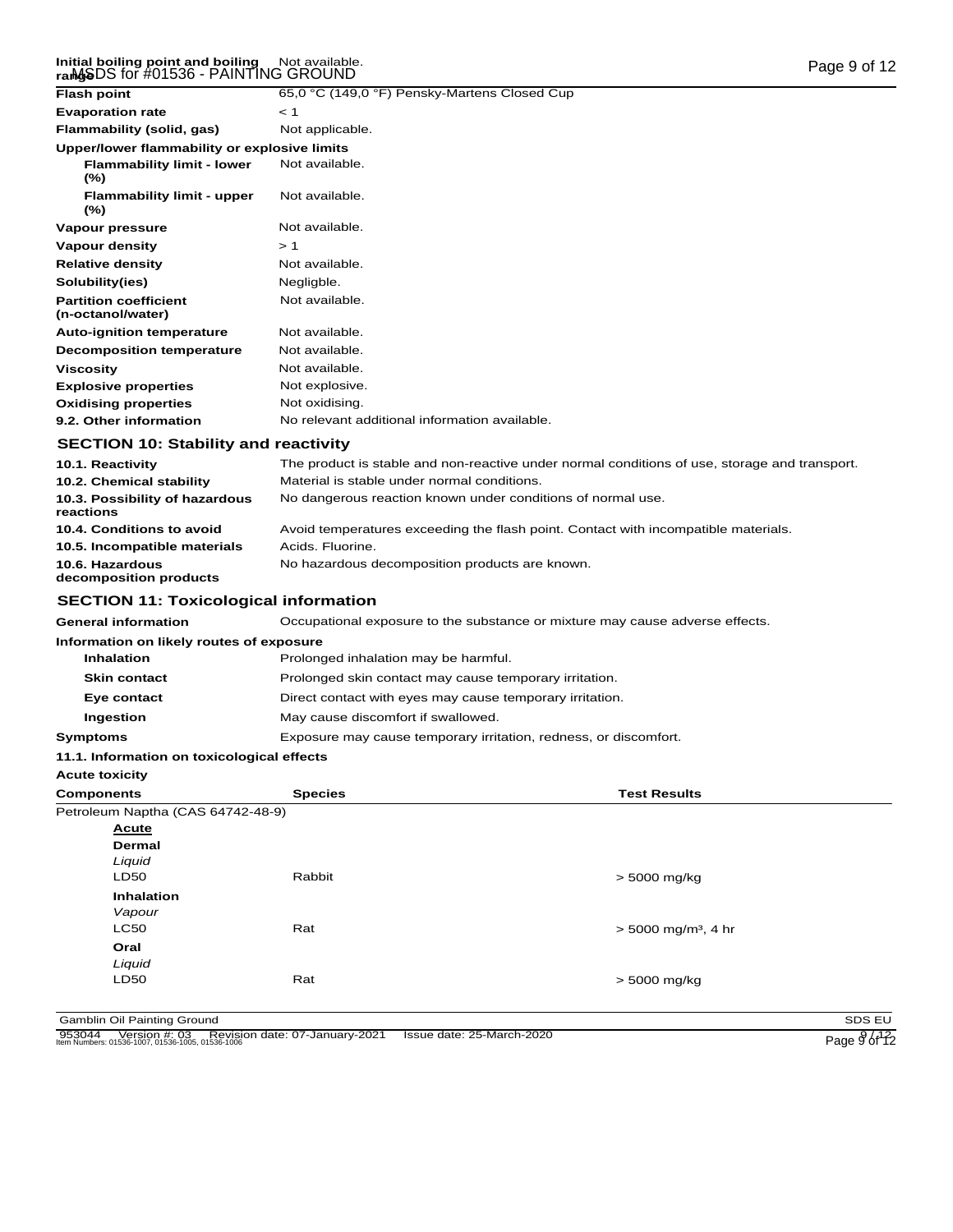| <b>Components</b><br>1848-145 BASI 1850 BHA                                                        | <b>Species</b><br><del>'ING GROUND</del>                                                                      | <b>Test Results</b>                                                                                                  | Page 10 of 12 |  |
|----------------------------------------------------------------------------------------------------|---------------------------------------------------------------------------------------------------------------|----------------------------------------------------------------------------------------------------------------------|---------------|--|
| Acute                                                                                              |                                                                                                               |                                                                                                                      |               |  |
| <b>Dermal</b>                                                                                      |                                                                                                               |                                                                                                                      |               |  |
| <b>LD50</b>                                                                                        | Rabbit                                                                                                        | 20800 mg/kg                                                                                                          |               |  |
| Oral                                                                                               |                                                                                                               |                                                                                                                      |               |  |
| <b>LD50</b>                                                                                        | Rat                                                                                                           | 22000 mg/kg                                                                                                          |               |  |
| Titanium dioxide (CAS 13463-67-7)                                                                  |                                                                                                               |                                                                                                                      |               |  |
| <b>Acute</b>                                                                                       |                                                                                                               |                                                                                                                      |               |  |
| Oral                                                                                               |                                                                                                               |                                                                                                                      |               |  |
| <b>LD50</b>                                                                                        | Rat                                                                                                           | $> 5000$ mg/kg                                                                                                       |               |  |
| <b>Skin corrosion/irritation</b>                                                                   |                                                                                                               | Prolonged skin contact may cause temporary irritation.                                                               |               |  |
| Serious eye damage/eye<br>irritation                                                               |                                                                                                               | Direct contact with eyes may cause temporary irritation.                                                             |               |  |
| <b>Respiratory sensitisation</b>                                                                   |                                                                                                               | Based on available data, the classification criteria are not met.                                                    |               |  |
| <b>Skin sensitisation</b>                                                                          |                                                                                                               | Based on available data, the classification criteria are not met.                                                    |               |  |
| Germ cell mutagenicity                                                                             |                                                                                                               | Based on available data, the classification criteria are not met.                                                    |               |  |
| Carcinogenicity                                                                                    | Risk of cancer cannot be excluded with prolonged exposure. This product is not classified as a<br>carcinogen. |                                                                                                                      |               |  |
| (as amended)                                                                                       |                                                                                                               | Hungary. 26/2000 EüM Ordinance on protection against and preventing risk relating to exposure to carcinogens at work |               |  |
| Petroleum Naptha (CAS 64742-48-9)<br><b>IARC Monographs. Overall Evaluation of Carcinogenicity</b> |                                                                                                               |                                                                                                                      |               |  |
| Petroleum Naptha (CAS 64742-48-9)<br>Titanium dioxide (CAS 13463-67-7)                             |                                                                                                               | 3 Not classifiable as to carcinogenicity to humans.<br>2B Possibly carcinogenic to humans.                           |               |  |
| <b>Reproductive toxicity</b>                                                                       |                                                                                                               | Based on available data, the classification criteria are not met.                                                    |               |  |
| Specific target organ toxicity -<br>single exposure                                                |                                                                                                               | Based on available data, the classification criteria are not met.                                                    |               |  |
| Specific target organ toxicity -<br>repeated exposure                                              |                                                                                                               | Based on available data, the classification criteria are not met.                                                    |               |  |
| <b>Aspiration hazard</b>                                                                           | Not an aspiration hazard.                                                                                     |                                                                                                                      |               |  |
| Mixture versus substance<br>information                                                            | No information available.                                                                                     |                                                                                                                      |               |  |
| <b>Other information</b>                                                                           | Not available.                                                                                                |                                                                                                                      |               |  |
|                                                                                                    |                                                                                                               |                                                                                                                      |               |  |

# **SECTION 12: Ecological information**

**12.1. Toxicity** Based on available data, the classification criteria are not met for hazardous to the aquatic environment.

| <b>Components</b>              |                                   | <b>Species</b>            |                                | <b>Test Results</b>  |
|--------------------------------|-----------------------------------|---------------------------|--------------------------------|----------------------|
|                                | Petroleum Naptha (CAS 64742-48-9) |                           |                                |                      |
| <b>Aquatic</b>                 |                                   |                           |                                |                      |
| Acute                          |                                   |                           |                                |                      |
| Algae                          | EL <sub>0</sub>                   |                           | Pseudokirchnerella subcapitata | 1000 mg/l, 72 hr     |
|                                | <b>NOELR</b>                      |                           | Pseudokirchnerella subcapitata | 1000 mg/l, 72 hr     |
| Crustacea                      | EL <sub>0</sub>                   | Daphnia magna             |                                | 1000 mg/l, 48 hr     |
| Fish                           | LL0                               | Oncorhynchus mykiss       |                                | 1000 mg/l, 96 hr     |
| Chronic                        |                                   |                           |                                |                      |
| Crustacea                      | <b>NOELR</b>                      | Daphnia magna             |                                | 1 mg/l, 21 d         |
| Propylene glycol (CAS 57-55-6) |                                   |                           |                                |                      |
| <b>Aquatic</b>                 |                                   |                           |                                |                      |
| Acute                          |                                   |                           |                                |                      |
| Algae                          | <b>EC50</b>                       | Selenastrum capricornutum |                                | 19000 mg/l, 72 hours |
| Crustacea                      | <b>LC50</b>                       | Ceriodaphnia              |                                | 18340 mg/l, 48 hours |
| Fish                           | <b>LC50</b>                       | Pimephales promelas       |                                | 46500 mg/l, 96 hours |
|                                |                                   |                           |                                |                      |

**Gamblin Oil Painting Ground SDS EU** 

953044 Version #: 03 Revision date: 07-January-2021 Issue date: 25-March-2020<br>Item Numbers: 01536-1007, 01536-1005, 01536-1006 Page 10 of 12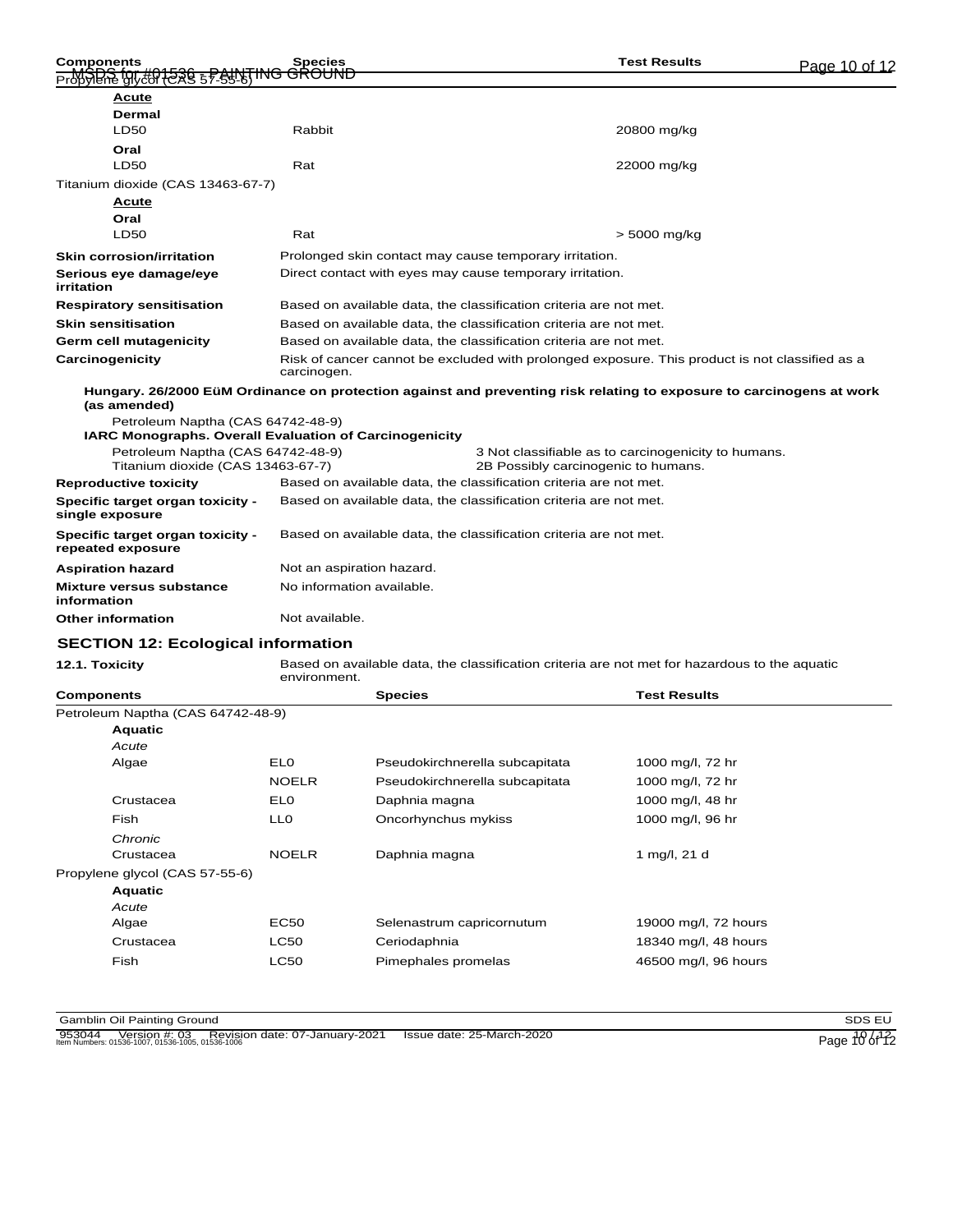| <b>Components</b>                        | Species | Гest Results | Page<br>n of |
|------------------------------------------|---------|--------------|--------------|
| Titul Roof of the 1528 1528 STATE OROUND |         |              |              |

| <b>Bioconcentration factor (BCF)</b>        | Not available.                                                                                                                                                                             |
|---------------------------------------------|--------------------------------------------------------------------------------------------------------------------------------------------------------------------------------------------|
| 12.4. Mobility in soil                      | The product is insoluble in water.                                                                                                                                                         |
| 12.5. Results of PBT and vPvB<br>assessment | This mixture does not contain substances assessed to be vPvB / PBT according to Regulation<br>(EC) No 1907/2006, Annex XIII.                                                               |
| 12.6. Other adverse effects                 | No other adverse environmental effects (e.g. ozone depletion, photochemical ozone creation<br>potential, endocrine disruption, global warming potential) are expected from this component. |

### **SECTION 13: Disposal considerations**

| 13.1. Waste treatment methods |                                                                                                                                                                                                                     |
|-------------------------------|---------------------------------------------------------------------------------------------------------------------------------------------------------------------------------------------------------------------|
| <b>Residual waste</b>         | Dispose in accordance with local regulations. Empty containers or liners may retain some product<br>residues. This material and its container must be disposed of in a safe manner (see: Disposal<br>instructions). |
| Contaminated packaging        | Since emptied containers may retain product residue, follow label warnings even after container is<br>emptied. Empty containers should be taken to an approved waste handling site for recycling or<br>disposal.    |
| EU waste code                 | The Waste code should be assigned in discussion between the user, the producer and the waste<br>disposal company.                                                                                                   |
| Disposal methods/information  | Collect and reclaim or dispose in sealed containers at licensed waste disposal site.                                                                                                                                |
| <b>Special precautions</b>    | Dispose in accordance with all applicable regulations.                                                                                                                                                              |

# **SECTION 14: Transport information**

#### **ADR**

14.1. - 14.6.: Not regulated as dangerous goods.

**RID**

14.1. - 14.6.: Not regulated as dangerous goods.

#### **ADN**

14.1. - 14.6.: Not regulated as dangerous goods.

**IATA**

14.1. - 14.6.: Not regulated as dangerous goods.

### **IMDG**

14.1. - 14.6.: Not regulated as dangerous goods.

- **14.7. Transport in bulk** Not established.
- **according to Annex II of MARPOL 73/78 and the IBC**

#### **Code**

#### **SECTION 15: Regulatory information**

**15.1. Safety, health and environmental regulations/legislation specific for the substance or mixture**

**EU regulations**

**Regulation (EC) No. 1005/2009 on substances that deplete the ozone layer, Annex I and II, as amended**

Not listed. **Regulation (EU) 2019/1021 On persistent organic pollutants (recast), as amended**

Not listed. **Regulation (EU) No. 649/2012 concerning the export and import of dangerous chemicals, Annex I, Part 1 as amended** Not listed.

**Regulation (EU) No. 649/2012 concerning the export and import of dangerous chemicals, Annex I, Part 2 as amended** Not listed.

**Regulation (EU) No. 649/2012 concerning the export and import of dangerous chemicals, Annex I, Part 3 as amended** Not listed.

**Regulation (EU) No. 649/2012 concerning the export and import of dangerous chemicals, Annex V as amended** Not listed.

Gamblin Oil Painting Ground SDS EU

953044 Version #: 03 Revision date: 07-January-2021 Issue date: 25-March-2020<br>Item Numbers: 01536-1007, 01536-1005, 01536-1006 Page 11 of 12